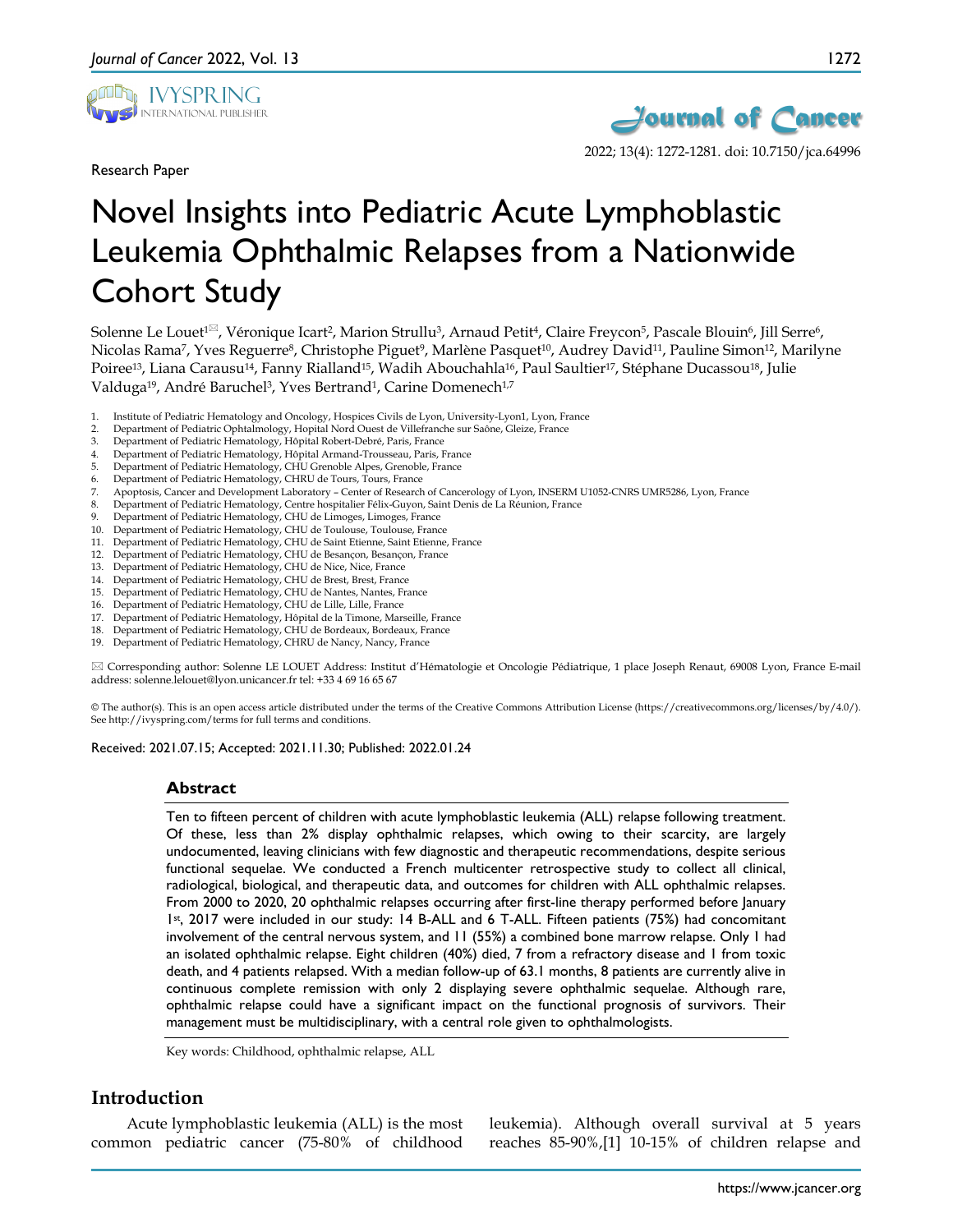display a poor prognosis that has not significantly improved over the last two decades.[2–6] The main sites of relapse are the bone marrow (BM) and the central nervous system (CNS). Combined or isolated extramedullary involvements may also be observed in the testis, ovary, eye and kidney.[7] Ophthalmic relapses, the incidence rate of which is estimated at 2%[8,9], have essentially been reported in case studies on children.[10–13] The clinical signs are in no way specific and may vary according to the part of the eye involved at relapse, as well as the mechanism of blastic invasion (meningeal tropism by the optic nerve or vascular involvement). Leukemic involvement of the retina is frequent[14] and could be responsible for a progressive or sudden decrease in visual acuity, and in some cases complete loss. Other sites of involvement may include the orbit, cornea, anterior chamber, vitreous, choroid, sclera and may result in painful red eyes and hypopyon.[15] This non-specific pattern of symptoms may be falsely attributed to a viral infection or a refractive disorder by ophthalmologists, resulting in a delay in diagnostic and therapeutic management, with potential serious functional sequelae.

It is well established that the prognosis of relapses depends on their location and the duration of the first complete remission (CR1).[16,17] Studies suggest that children with ocular relapse, either alone or in combination with a medullary involvement, should be treated with an intensive chemotherapy regimen that includes intrathecal chemotherapy with local ocular radiotherapy of at least 20 Gy.[10–12,18] However, data are limited to clinical case descriptions with a short follow-up and no information on the risk of secondary relapse and functional sequelae. Despite the rarity of these leukemic events, their prognosis is severe, and the specific treatment margins (including radiotherapy) are not well defined in relapse protocols. Moreover, little is known about their biological characteristics, hampering the adjustment of preventive treatment. Based on a national pediatric cohort, this study describes the early symptoms indicative of ALL ophthalmic relapse, the treatments received as first-line management and during relapse, and the outcomes of these children. This study thus sets the basis for improving the development of future therapeutic strategies.

## **Materials and Methods**

#### **Design and inclusion criteria**

We performed a national multicenter retrospective study in the 28 pediatric hematology centers of the "Société Française de lutte contre les Cancers et les Leucémies de l'Enfant et de l'Adolescent" (SFCE). All patients (younger than 20 years) who suffered from an isolated or combined ALL ophthalmic relapse between 2000 and 2020 were included in our study, except patients who received first-line therapy after January the  $1<sup>st</sup>$ , 2017. Patients were treated according to national and European ALL protocols[19,20] in frontline and at relapse. All demographic, clinical, biological and radiological data, therapies and outcomes were collected from the time of ALL diagnosis onwards.

## **Definitions**

After achieving CR1, ophthalmic relapse was defined as the appearance of clinical symptoms of active ocular disease, associated with an abnormal ophthalmic examination (fundus retinography, optical coherence tomography (OCT) or B-ultrasonography). Clinical symptoms with or without optic nerve infiltration, included red or painful eye, decreased visual acuity, visual field amputation, exophthalmia and diplopia. The eye segment involvement was defined in the **Supplemental file 1**. Cytological confirmation, performed by an anterior/posterior segment puncture was not necessary for diagnosis of ophthalmic relapse if documented by CNS involvement in lumbar puncture. CNS relapse was defined by at least five leukocytes per microliter in cerebrospinal fluid and cytological evaluation, demonstrating the presence of lymphoblasts or clinical evidence of cranial nerve involvement, regardless of the number of cells (status CNS3). Combined relapse was defined by an ophthalmic relapse associated with BM involvement and /or CNS involvement. BM involvement was diagnosed according to the morphological detection of lymphoblasts, and also at the level of the minimal residual disease (MRD) through flow cytometric profiles or using Ig-TCR clone-specific probes defined at diagnosis.

Overall survival was defined as the time from initial ALL diagnosis to death or last follow-up.

#### **Ethics statement**

The patient's legal guardian signed an informed consent before treatment, which included authorization for the use of their data. Data collection was performed in accordance with patient confidentiality. Additionally, parents were informed of this retrospective study by an information note sent by mail or given in person, and did not object. This procedure complied with the Declaration of Helsinki and with the MR004 ("Commission Nationale de l'informatique et des libertés" n°2211365). The SFCE ethics committee approved the study (CL-2020-4).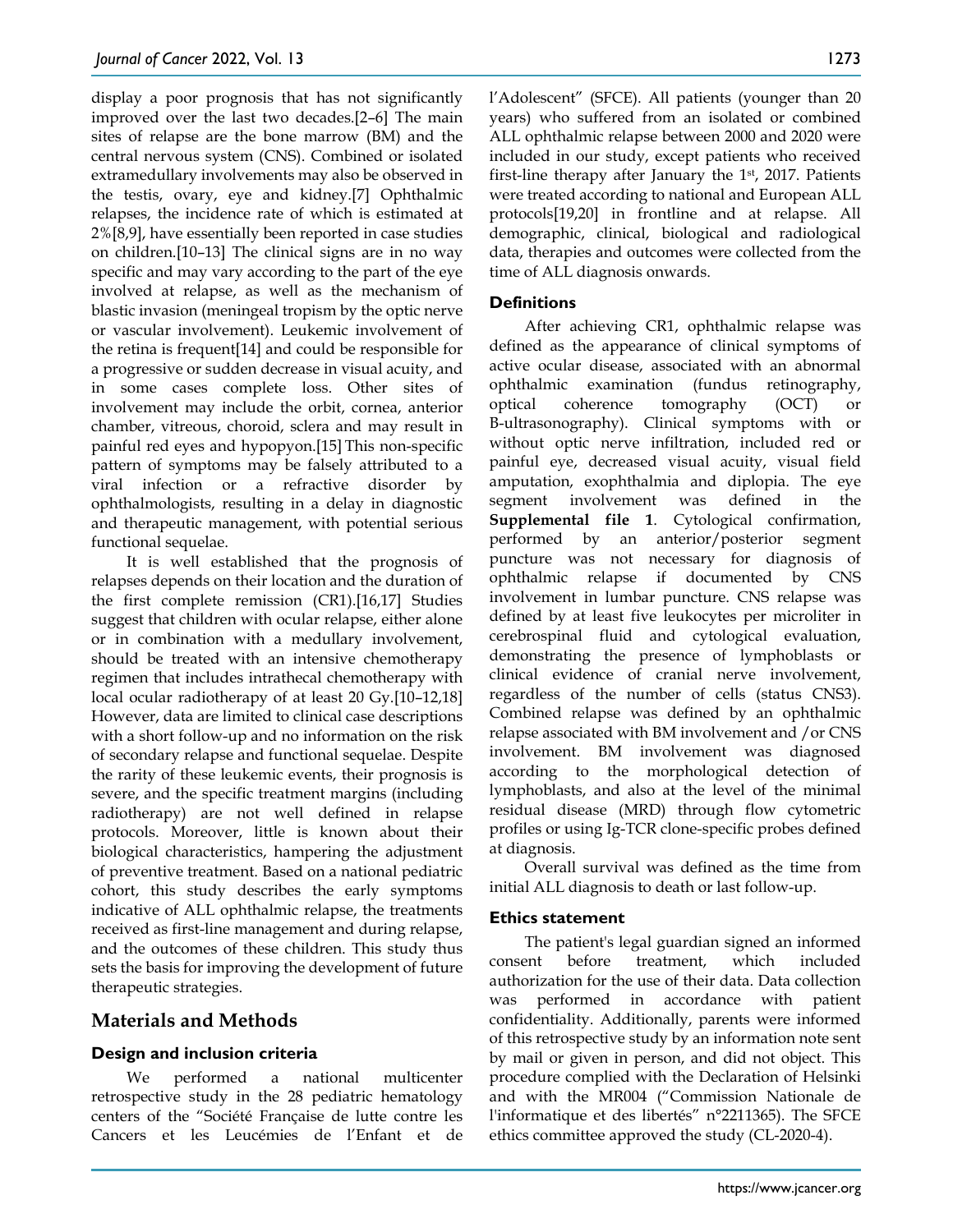#### **Statistical analysis**

Descriptive statistics were reported in terms of absolute frequencies and percentages. The distribution of data was described in terms of a median value. Sample odds ratios (OR) were calculated with the R package Epi. P-values < 0.05 were considered to be significant.

Survival analyses included the interval between initial ALL diagnosis and the occurrence of death or the date of last examination, with a five-year follow-up. The cut-off date for these analyses was June the 15<sup>th</sup>, 2021. Survival rates were estimated using the Kaplan-Meier method.

#### **Results**

## **Demographic and clinical data of ALL at initial diagnosis**

Between 2000 and 2020, a total of 20 patients were included (10 boys and 10 girls) **(Table 1).** Among them, 14 had a B common precursor (BCP)-ALL and 6 had a T-ALL, including one patient with mixed phenotype acute leukemia at diagnosis that evolved into lymphoid at relapse. The overall median age was 6.7 years (range, 0.36 to 15.7 years) at initial diagnosis, with 5.1 years for patients with BCP-ALL and 14.3 years for T-ALL. Five (25%) children had good prognostic features at 1st diagnosis (age, leukocytosis, hyperdiploidy (> 50 chromosomes), ETV6-RUNX1, CNS1 status). Among the 20 patients, 6 displayed a CNS3 status, and 12 had hyperleukocytosis (>50G/l). In the case of (BCP)-ALL ( $n = 14$ ), 2 patients had a t(1;19) translocation, 2 had an IKZF1 deletion, 1 a KMT2A rearrangement and 1 patient had a Philadelphia chromosome. A summary of the risk factors according to immunophenotype is presented in **Table 1**.

Four patients (20%) were included in the standard risk group (BCP-ALL  $n = 4$ ; T-ALL = 0), 5 in the average risk group and 11 in the high-risk group according to different French frontline protocols. Ten patients (50%) displayed criteria of poor response to treatment (poor prednisone response at day 8 n = 5; minimal residual disease (MRD) at the end of induction  $>10^{-3}$  n = 7, MRD at the end of consolidation  $>10^{-3}$  n = 2), including 2 with good prognostic factors at diagnosis. Two patients received immunotherapy with blinatumomab due to a chemo refractory disease in first-line therapy.

Four children underwent allogenic hematopoietic stem cell transplantation (HSCT) before ophthalmic relapse: 3 in CR1, due to their severe and refractory disease, and 1 after initial CNS leukemia relapse. Four children had cranial radiotherapy before ophthalmic relapse: 3 had

undergone a 12 Gy total body irradiation (TBI) in the conditioning regimen of HSCT and 1 had received prophylactic cranial irradiation of 12 Gy according to his CNS status (EsPhALL protocol). The 4<sup>th</sup> patient who underwent HSCT before ophthalmic relapse did not receive TBI as he was an infant.

|                    |  | <b>Table 1.</b> ALL initial characteristics of the 20 children with |  |  |  |
|--------------------|--|---------------------------------------------------------------------|--|--|--|
| ophthalmic relapse |  |                                                                     |  |  |  |

| Patient characteristics                  | $BCP-ALL(n=14)$     | $T-ALL(n=6)$      |
|------------------------------------------|---------------------|-------------------|
|                                          | (% of cases)        | (% of cases)      |
| Male                                     | 7 (50)              | 3                 |
| Female                                   | 7(50)               | 3                 |
| Age median [min, max]                    | 5.1 y [0.4,12.6]    | 14.3 y [7.3;15.7] |
| <1 years                                 | 1(7)                | 0                 |
| 1-10 years                               | 10(71)              | 2(33)             |
| $\geq 10$ years                          | 3(21)               | 4(67)             |
| WBC at diagnosis                         | 7(41)               |                   |
| $< 50$ G/L                               | 8(57)               | $\mathbf{0}$      |
| $> 50$ G/L                               | 6(43)               | 6(100)            |
| NCI risk group                           |                     |                   |
| Standard risk                            | 6(43)               |                   |
| High risk                                | 8(57)               |                   |
| Status of CNS                            |                     |                   |
| CNS <sub>1</sub>                         | 11 (79)             | 2(33)             |
| CNS <sub>2</sub>                         | 0                   | 1(17)             |
| CNS <sub>3</sub>                         | 3(21)               | 3(50)             |
| Karyotype                                |                     |                   |
| Hyperdiploid                             | 3(21)               | 0                 |
| Complex                                  | 0                   | 1(17)             |
| Molecular rearrangement                  | 1                   |                   |
| t(12;21)/ETV6-RUNX1                      | 2(14)               | 0                 |
| $t(1;19)$ /E2A-HLF                       | 2(14)               | 0                 |
| $t(9.22)/BCR-ABL$                        | 1(7)                | 0                 |
| KMT2A rearrangement                      | 1(7)                | 0                 |
| <b>IKZF</b> deletion                     | 2/14 (14) evaluated | 0                 |
| Treatment group of 1 <sup>rst</sup> line |                     |                   |
| Low risk                                 | 4(28)               | 0                 |
| Average risk                             | 5(36)               | 0                 |
| High or very high risk                   | 5(36)               | 6(100)            |
| Treatment before ophthalmic              |                     |                   |
| relapse                                  |                     |                   |
| HSCT                                     | 3(21)               | 1(17)             |
| Radiotherapy                             | $3*(21)$            | 1# (17)           |
| Response (/evaluated cases)              |                     |                   |
| PPR                                      | 1/10(10)            | 4                 |
| MRD TP1 > 10-3                           | 6/11(55)            | 1/5               |
| MRD TP2 > 10-3                           | 2/10(20)            | 0/5               |

Values are the number of patients (%), unless indicated otherwise; Abbreviations: WBC: white blood cell; CNS: central nervous system; HSCT: hematopoietic stem cell transplantation; MRD: minimal residual disease measured after induction therapy (TP1) or after consolidation (TP2); NCI: National Cancer Institute risk group classification. Standard risk: WBC count less than 50,000/μL and age 1 to younger than 10 years. High risk: WBC count 50,000/μL or greater and/or age 10 years or older. PPR: D8 poor prednisone response. \*: 2 patients benefited from a 12 Grays total body irradiation (TBI) as a component of HSCT conditioning regimen, and 1 received a craniospinal irradiation due to his CNS3 status (EsPhALL protocol); #: this patient received a 12 Gy TBI before HSCT in 1<sup>rst</sup> complete remission.

#### **Clinical presentation and treatment of ophthalmic relapses (Table 2)**

Ophthalmic relapse was the 1st relapse for 18 children. In the 2 other patients, ophthalmic relapse occurred after a BM relapse and a CNS relapse. The median age at ophthalmic relapse was 9.9 years (range 1.8 to 18.6 years). Relapse was diagnosed with a median delay of 24.7 months (range, 5.5 to 129.4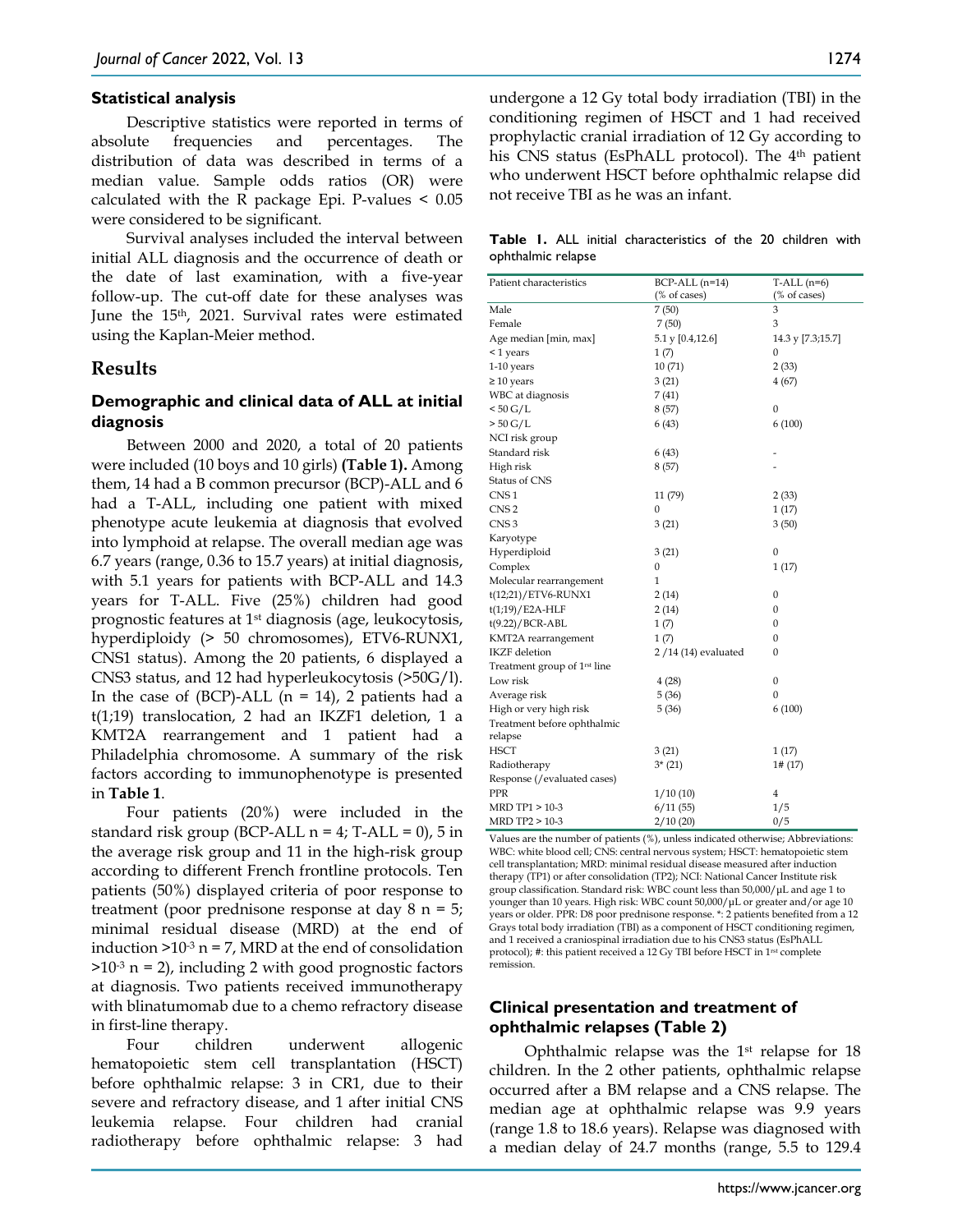months) after the initial ALL diagnosis, occurring earlier in patients with T-ALL (9.9 months *vs* 33.1 months for patients with BCP-ALL;  $p$  value = 0.06). Eleven children (55%) relapsed early (< 30 months after initial diagnosis). Characteristics of ophthalmic relapses are described in **Table 2**. The eye segment involvement was anterior for 6 children. Ophthalmic symptoms appeared progressively (more than 15 days) for 8 children, whereas the remaining 12 (60%) had acute symptoms. Patients displayed variable clinical manifestations: the most frequent symptoms being reduced visual acuity ( $n = 12$ ) and ocular pain  $(n = 5)$ . Six patients had a bilateral ophthalmic involvement (30%). Nine of the 16 patients with available fundus images (56%) had papilledema related to blastic tumor invasion (**Fig. 1**), 1 (6%) had exudative retinal detachment (sign of choroidal damage). None of our patients displayed signs of leukemic retinopathy, specifically no extensive ocular hemorrhage which is a sign of bone marrow failure. At ophthalmic relapse, 15 children (75%) had a concomitant involvement of the CNS. Among our 20 patients, 18 had undergone brain imaging. The

images of 8 of them showed signs of retro orbital invasion: contrast of the optic nerves n = 5; contrast of meningeal n = 1; intracerebral process n = 2 (**Fig. 2**). Among the remaining 10 patients, 5 had an abnormal ocular contrast on cerebral magnetic resonance imaging indicative of leukemia cell invasion, without sign of retro orbital invasion (lens  $n = 1$ , retinal  $n = 1$ , conjunctival  $n=1$ , orbital wall  $n = 2$ ) and 5 patients had a normal imaging. Eleven patients (55%) had a combined BM involvement (cytological n = 7; MRD > 10<sup>-2</sup> n = 2; MRD < 10<sup>-2</sup> n = 2). Only 1 patient had an isolated ophthalmic relapse. This patient relapsed with an isolated peri-macular lesion 7 months after HSCT, yet displayed a normal cerebral MRI, cerebrospinal fluid (CSF) analysis and negative BM MRD. Despite the lack of documentation on posterior chamber puncture, he was treated with HD-MTX combined with protontherapy before CNS relapse 10 months later. Only 6 patients had cytological confirmation of ocular involvement (4 anterior chamber paracentesis and 2 palpebral biopsy).



**Figure 1.** Initial images of BCP-ALL ophthalmic relapse for a child with normal brain imaging and no blast at CSF. This figure reveals a sub-macular choroidal hypertrophy and choroidal infiltration above the optic nerve. **a.** Fundus retinography: choroidal infiltration above optic nerve; all big papillary vessels and papilla are hidden by the choroidal infiltration, blue triangle = macula. **b.** B-ultrasonography: C1 = infiltration above optic nerve; red cross = optic nerve; yellow circle = vitreous cavity. **c.** left picture: fundus retinography; green arrow = horizontal line of OCT. Right picture: horizontal OCT: yellow line = sub-macular choroidal hypertrophy; blue circle = choroid, orange circle = retina; yellow circle = vitreous cavity, blue triangle = macula. Legend: ALL: acute lymphoblastic leukemia; CSF: cerebrospinal fluid; OCT: optical coherence tomography.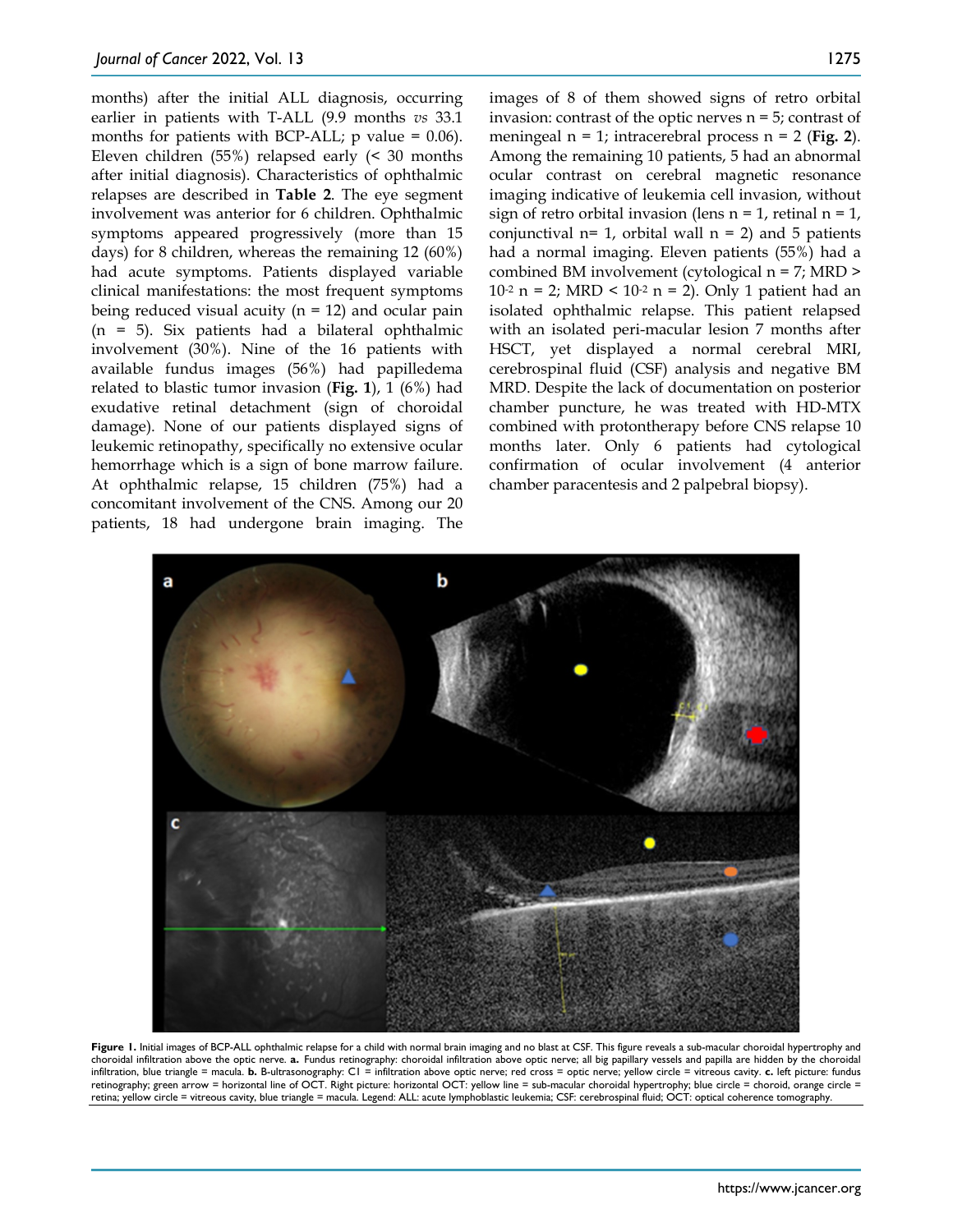

Figure 2. Brain magnetic resonance imaging (MRI) of BCP-ALL ophthalmic relapse for a child with massive infiltration of the right optic nerve. Images show a major circumferential thickening of the homogeneous right optic nerve with little contrast with lesser involvement of the left optic nerve. A. Axial THRIVE sequences after gadolinium injection B. Coronal T2. Legend: ALL: acute lymphoblastic leukemia

**Table 2.** Characteristics of ALL ophthalmic relapses of 20 children

| Characteristics                                | Patients, $n = 20$ (%) |
|------------------------------------------------|------------------------|
| Median time from ALL diagnosis [min, max]      | 24.7 m [5.5, 129.4]    |
| Median Age [min, max]                          | 9.9 y [1.8, 18,6]      |
| Localization of ophthalmological symptoms      |                        |
| Unilateral                                     | 14 (70)                |
| Bilateral                                      | 6(30)                  |
| Time to onset of symptoms                      |                        |
| Gradual (>15 days)                             | 8 (40)                 |
| Acute (<15 days)                               | 12(60)                 |
| The most frequent initial symptoms             |                        |
| Decreased visual acuity                        | 12(60)                 |
| Ocular pain                                    | 5(25)                  |
| Exophthalmos                                   | 2(10)                  |
| Sign of associated meningeal involvement       |                        |
| Headache                                       | 1(5)                   |
| Photophobia                                    | 3(15)                  |
| The most frequent ophthalmological examination |                        |
| Papilloedema                                   | 9/17(53)               |
| Hypopyon                                       | 4(20)                  |
| Combined medullary involvement                 | 11 (55)                |
| Cytological                                    | 7(35)                  |
| $MRD \ge 10-2$                                 | 2(10)                  |
| $MRD < 10-2$                                   | 2(10)                  |
| Combined CNS involvement                       | 15(75)                 |
| CSF involvement                                | 12(60)                 |
| Retroorbital damage at brain imaging           | 8/18(44)               |
| Current status                                 |                        |
| Complete remission                             | 8(40)                  |
| New relapse or palliative state                | 4(20)                  |
| Deceased                                       | 8(40)                  |

Values are the number of patients (%), unless indicated otherwise. Abbreviations: MRD: minimal residual disease; CNS: central nervous system; CSF: cerebrospinal fluid

Complete treatment of the 20 patients with an ophthalmic relapse is described in **Table 3**. All patients received repeated triple intrathecal therapy (ITT) (hydrocortisone, methotrexate, aracytine) and combined induction therapy including dexamethasone and high dose methotrexate (HD-MTX). However, 2 patients did not receive HD-MTX due to a septic cause or macrophage activation syndrome and myelitis. Half of the cohort underwent allogenic HSCT after remission, including one patient with a second HSCT. Four patients (20%) received autologous chimeric antigen receptor T (CAR-T) cell therapy. A total of 13 children (65%) underwent radiotherapy: 8 underwent TBI of 12 Gy in the conditioning regimen of HSCT, among which 6 patients received an additional cranial boost. Five patients received cranial irradiation without TBI including 1 patient with an 18 Gy protontherapy. Seven children did not receive cranial irradiation including one infant < 2 years of age at ophthalmic relapse and 2 for refractory diseases. Finally, one patient underwent enucleation.

#### **Outcome**

Eight children from our cohort (40%) died: one from toxic death related to HSCT and 7 from refractory diseases including 4 patients who reached medullary remission, albeit with the persistence of an ocular invaded sanctuary site. Among them, 4 patients did not undergo HSCT: 1 because of a late isolated extramedullary relapse and 3 because a new remission could not be achieved. Median time to death after ophthalmic relapse was 13.0 months (range 3.6 to 39.4 months).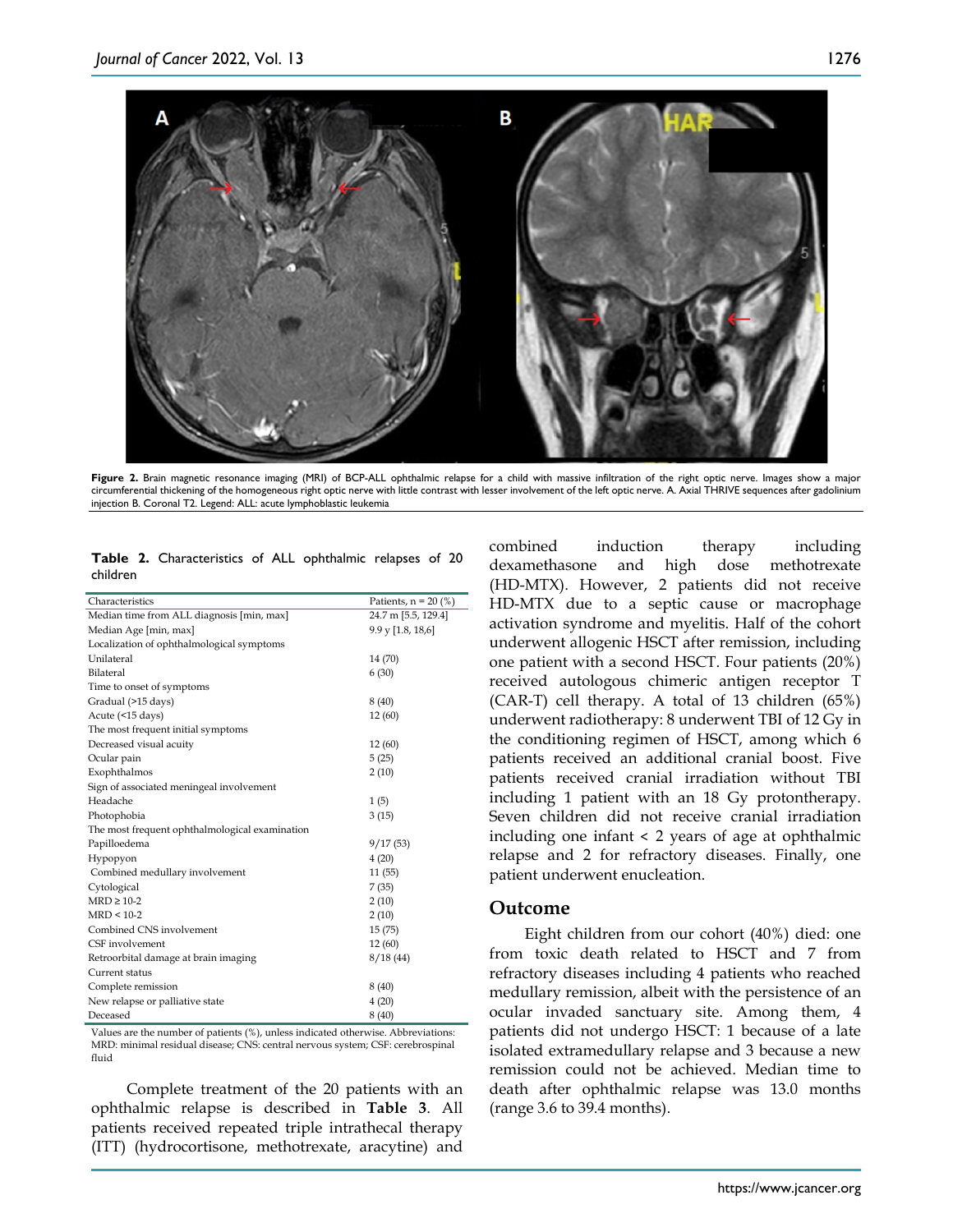**Table 3.** Characteristics, treatments and final outcome of patients with ophthalmic relapse (n = 20)

|                 |              | 1st line                 |                          |                | Previous<br>Relapse      | Ophthalmic relapse   |                                  |     |              |                          |                          |                                |                          |                          |                 |
|-----------------|--------------|--------------------------|--------------------------|----------------|--------------------------|----------------------|----------------------------------|-----|--------------|--------------------------|--------------------------|--------------------------------|--------------------------|--------------------------|-----------------|
|                 | $\rm IP$     | Blina                    | <b>RT</b>                | <b>HSCT</b>    |                          | Relapse<br>delay (m) | $HD-$<br><b>MTX</b><br>$(g/m^2)$ | DEX | Triple<br>IT | Blina                    | CAR-Tcells               | TBI/ cranial Isolated<br>boost | <b>CRT</b><br>(Gy)       | <b>HSCT</b>              | <b>Status</b>   |
|                 |              |                          |                          |                |                          |                      |                                  |     |              |                          |                          | (Gy)                           |                          |                          |                 |
| P1              | B            |                          |                          |                |                          | 64.3                 | $\mathbf{1}$                     | Yes | Yes          |                          |                          | 12/6                           | $\frac{1}{2}$            | Yes                      | CR2             |
| P <sub>2</sub>  | B            |                          |                          |                |                          | 55.2                 | $\mathbf{1}$                     | Yes | Yes          | ٠                        |                          | ٠                              | $18*$                    | $\overline{\phantom{m}}$ | CR <sub>2</sub> |
| P <sub>3</sub>  | B            |                          |                          |                |                          | 19.7                 | $\mathbf{1}$                     | Yes | Yes          | ٠                        |                          | $\overline{\phantom{a}}$       | $\overline{\phantom{a}}$ | ٠                        | Died            |
| P <sub>4</sub>  | B            |                          |                          |                | $CHT +$<br>Bortezomib    | 74.9                 | 5                                | Yes | Yes          |                          | Yes                      |                                | ٠                        | ۰                        | Relapse         |
| P <sub>5</sub>  | B            |                          |                          |                |                          | 13.8                 | 5                                | Yes | Yes          | $\overline{\phantom{a}}$ | ٠                        | 12/24                          | ٠                        | Yes                      | CR2             |
| P <sub>6</sub>  | B            |                          |                          |                |                          | 34.0                 | $\mathbf{1}$                     | Yes | Yes          | $\overline{a}$           | ٠                        | ٠                              | $24**$                   | $\overline{\phantom{a}}$ | Died            |
| P7              | B            | Yes                      | TBI<br>12Gy              | Yes            | ٠                        | 16.1                 | 8 then 5                         | Yes | Yes          | $\overline{\phantom{a}}$ | Yes                      |                                | Proton<br>18Gy           | $\overline{\phantom{m}}$ | Relapse         |
| P8              | B            | ٠                        |                          | ٠              | ٠                        | 29.6                 | 5                                | Yes | Yes          | $\overline{a}$           |                          | ٠                              | 18                       | $\overline{\phantom{m}}$ | CR2             |
| P <sub>9</sub>  | B            | ٠                        |                          | $\overline{a}$ | CHT,<br>TBI, HSCT        | 58.3                 | 5                                | Yes | Yes          | $\overline{\phantom{a}}$ | Yes                      | ٠                              | $\overline{\phantom{a}}$ | ٠                        | Relapse         |
| P10             | $\, {\bf B}$ |                          |                          |                | ٠                        | 33.9                 | 5                                | Yes | Yes          | Yes                      | $\overline{\phantom{a}}$ | 12/6                           | $\overline{\phantom{m}}$ | Yes                      | Died            |
| P11             | B            |                          |                          |                | ٠                        | 53.4                 | $\mathbf{1}$                     | Yes | Yes          | $\overline{\phantom{a}}$ |                          | 12/12                          | $\overline{\phantom{a}}$ | Yes                      | Died            |
| P <sub>12</sub> | <b>MPAL</b>  | $\overline{\phantom{a}}$ | ٠                        | Yes            | ٠                        | 17.1                 | 3                                | Yes | Yes          | $\overline{\phantom{a}}$ | Yes                      | ٠                              | $\overline{\phantom{a}}$ | $\frac{1}{2}$            | Relapse         |
| P13             | B            | Yes                      | $\overline{\phantom{a}}$ |                | ٠                        | 5.5                  | 8                                | Yes | Yes          | ٠                        | ٠                        | 12                             | $\overline{\phantom{a}}$ | Yes                      | CR2             |
| P14             | B            | ٠                        | 12Gy<br><b>CS</b>        | $\overline{a}$ | ٠                        | 32.3                 | 5                                | Yes | Yes          |                          | ٠                        | 12                             | ٠                        | Yes                      | Died            |
| P <sub>15</sub> | T            | ٠                        |                          |                | ٠                        | 6.9                  | 0#                               | Yes | Yes          | ÷,                       |                          | $\overline{\phantom{a}}$       | $\frac{1}{2}$            | Yes                      | Died            |
| P <sub>16</sub> | $\mathbf T$  | ٠                        |                          |                |                          | 11.3                 | 0#                               | Yes | Yes          | ٠                        |                          |                                | ۰                        | ٠                        | Died            |
| P17             | T            | ٠                        | TBI<br>12Gy              | Yes            | ٠                        | 129.4                | 5                                | Yes | Yes          | ٠                        |                          |                                | ٠                        | Yes                      | CR <sub>2</sub> |
| P <sub>18</sub> | $\mathbf T$  | ٠                        |                          |                | $\overline{\phantom{a}}$ | 6.1                  | 5                                | Yes | Yes          | ÷,                       |                          | 12/6                           |                          | Yes                      | CR2             |
| P <sub>19</sub> | T            |                          |                          |                | ٠                        | 12.6                 | 8 then 5                         | Yes | Yes          | ٠                        |                          |                                | 24                       | ٠                        | Died            |
| P <sub>20</sub> | T            | $\overline{a}$           |                          |                | $\overline{\phantom{a}}$ | 8.4                  | $\mathbf{1}$                     | Yes | Yes          | ÷,                       | $\overline{a}$           | 12/6                           | $\overline{\phantom{a}}$ | Yes                      | CR <sub>2</sub> |

Abbreviations: Blina: Blinatumomab; CAR: chimeric antigen receptor; CHT: Chemotherapy; CR2: second complete remission; ; CRT: cranial irradiation; CS: Craniospinal; DEX: dexamethasone (10mg/m2/d); Gy: Gray; HSCT: hematopoietic stem cell transplantation; HD-MTX: High dose Methotrexate; IP: immunophenotype; IT: intrathecal; m: months; MPAL: mixed phenotype acute leukemia; RT: radiotherapy; TBI: total body irradiation including in HSCT conditioning regimen; - : not applicable Relapse delay is delay between the diagnosis and the ophthalmic relapse;

# P15 and P16 did not received HD-MTX due to septic cause (P15) or macrophagic activation syndrome and myelitis (P16)

\*P2 received craniospinal irradiation 18Gy

\*\*P6 received cranial irradiation (24 Gy), right ocular irradiation (18 Gy), spinal axis (18Gy) and suffered a 2<sup>nd</sup> relapse treated with chemotherapy and enucleation, died before **HSCT** 



The estimated 5-year survival rate after first ALL diagnosis was 63.6% for the late ophthalmic relapses *vs* 55.6% for the early ones (p = 0.72, **Fig. 3**). All patients who received CAR-T cell infusion achieved initial ophthalmic remission. However, 4 patients relapsed when they lost their CAR-T cells between 4 to 6 months after the injection (extra medullary isolated relapse  $n = 2$  (including one periorbital), medullary relapse  $n = 2$ ).

The 8 surviving children in 2nd complete remission (CR2) (40%) had a median follow-up of 63.1 months after ophthalmic relapse (range 12.3 months to 13.7 years). Two patients had severe ophthalmic sequelae (collapsed unilateral visual acuity with scotoma), and both presented a decrease in visual acuity at relapse. This was unilateral and brutal for one, bilateral and progressive for the other. Importantly, the loss of visual acuity was accompanied by a pale scarred papilla with retinal nerve fiber atrophy.

Characteristics of ALL at initial diagnosis were similar between the patients who died  $(n = 8)$ , or who are currently experiencing a new relapse or in palliative care  $(n = 4)$ , and the 8 patients in CR2 (**Table 4**). T-ALL ophthalmic relapses did not have a worse prognosis than BCP-ALL ( $p = 0.64$ ). Combined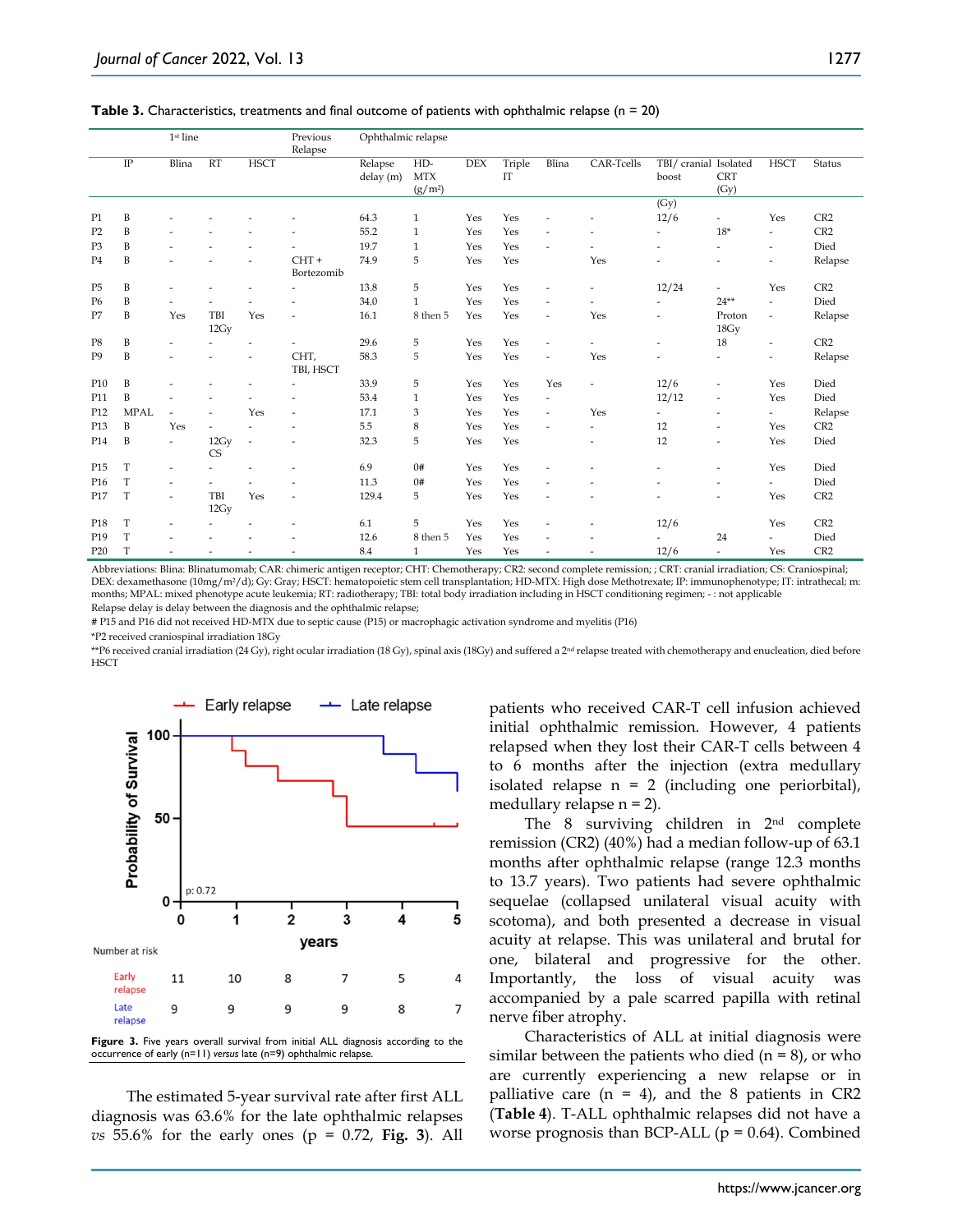medullary (cytological and molecular) relapse was not a significant worse prognostic factor, though it was associated with an odds ratio (OR) of 3.12 ( $p =$ 0.36). Furthermore, the use of radiotherapy including TBI (with or without cranial boost) was not associated  $(p = 0.16)$  with a better prognosis. Only 2 patients currently in continuous complete remission did not undergo a HSCT associated with TBI after their ophthalmic relapse, but benefited from a cranial irradiation (18 Gy).

**Table 4.** Risk (OR) to decease or to have a refractory disease when an ophthalmic relapse occurs ( $n = 20$ )

| Characteristics                        | Patients with new      | Patients alive OR |      | $\mathbf{P}$ |
|----------------------------------------|------------------------|-------------------|------|--------------|
|                                        | relapse or death $n =$ | in $CR_n = 8**$   |      | valu         |
| Characteristics of 1 <sup>st</sup> ALL | $12*(%)$               | (%)               |      | e            |
|                                        |                        |                   |      |              |
| Age at ALL diagnosis, median           | 5.7 y                  | 8.5y              |      |              |
| [min, max]                             | [0.36; 14.8]           | [2.4; 15.7]       |      |              |
| Immunophenotype                        |                        |                   |      |              |
| B                                      | 9(75)                  | 5(62.5)           | 1.74 | 0.64         |
| T                                      | 3(25)                  | 3(37.5)           |      |              |
| <b>CNS</b> Status                      |                        |                   |      |              |
| CNS <sub>1</sub>                       | 7(58)                  | 6(75)             |      |              |
| CNS <sub>2</sub>                       | 1(8)                   | $\theta$          | 2.14 | 0.64         |
| CNS <sub>3</sub>                       | 4(33)                  | 2(25)             |      |              |
| <b>HSCT</b>                            | 3(25)                  | 1(12.5)           |      |              |
| Radiotherapy                           | 3(25)                  | 1(12.5)           |      |              |
|                                        |                        |                   |      |              |
| Characteristics of ophthalmic          |                        |                   |      |              |
| relapses                               |                        |                   |      |              |
| Time to ophthalmic relapse             | 26.0m [6.9;74.9]       | 21.7 m            |      |              |
| after ALL, median [min, max]           |                        | [5.5; 129.4]      |      |              |
| Unilateral                             | 9(75)                  | 5(62.5)           | 1.74 | 0.64         |
| Acute appearance symptoms              | 9 (75)                 | 3(37.5)           | 4.56 | 0.16         |
| (                                      |                        |                   |      |              |
| Hypopyon                               | 4(33)                  | $\mathbf{0}$      |      | 0.11         |
| CNS involvement                        | 9 (75)                 | 6(75)             | 1    | 1            |
| Medullary involvement                  | 8(67)                  | 3(37.5)           | 3.12 | 0.36         |
| cytological                            | 6(50)                  | 1(12.5)           |      |              |
| molecular                              | 2(17)                  | 2(25)             |      |              |
| Treatment after ophthalmic             |                        |                   |      |              |
| relapse                                |                        |                   |      |              |
| <b>HSCT</b>                            | 4(33)                  | 6(75)             | 0.18 | 0.17         |
| TBI + HSCT                             | 3(25)                  | 5(63)             | 0.22 | 0.17         |
| TBI + Cranial Boost + HSCT             | 2(17)                  | 4(50)             | 0.22 | 0.16         |
|                                        |                        |                   |      |              |

\*Among the 12 patients: 8 deceased, 4 patients recently relapsed after a RC2 \*\*8 patients = patients among the 12 live patients, excluding the 4 patients in palliative treatment or who recently relapsed. Abbreviations: ALL: acute lymphoblastic leukemia; CAR: chimeric antigen receptor; CNS: central nervous system; HSCT: hematopoietic stem cell transplantation; m: months

## **Discussion**

Due to therapeutic improvement in pediatric ALL, only 10 to 15% of children will relapse, and of these, only a few will suffer from an ophthalmic relapse. We report here results of an original study on 20 patients, based on the nationwide multicentric inclusion of patients treated in SFCE centers between 2000 and 2020. Most of our knowledge about ophthalmic relapses has so far mainly arisen from case studies in which T-ALL were rarely described, contrasting with our present study in which 30% of ophthalmic relapse occurred with the T phenotype,

though this did not constitute a worse prognostic factor than BCP-ALL. This rate was also higher than that reported by Pui et al.[21]

Likewise, clinical manifestations of ophthalmic involvement in children with ALL relapse were described in case reports, but the prognosis of visual acuity was under-investigated.[22] Even if the pathophysiology is not yet well understood, different mechanisms (more or less related) could explain the variety of ocular symptoms, without specific lesions, observed. Indeed, relapses may have arisen from the CNS, but could also have occurred through the blood, following the rupture of the ocular blood barriers. In the case of "vascular" ophthalmic relapses, clinical manifestations are generally blastic hypopyon, "masquerade syndrome" or choroidal located tumor (diffused hypertrophy and retinal perivascular leukemic infiltrates) that may be associated with a red eye, a painful eye and/or a decrease in visual acuity. In contrast, involvement of the CNS is evidenced by leopard spot retinopathy and/or optic nerve infiltration.[23] Even though papilledema is well documented in the case of intracranial hypertension, it can also be secondary to a direct optic disc infiltration or due to an optic neuropathy induced by opportunistic infection. Lastly, we also observed ophthalmic relapses in our cohort occurring after immunotherapy, including blinatumomab or HSCT, indicative of a possible mechanism of immune resistance from leukemic cells. We distinguished two different patterns involved in leukemic ophthalmic relapses: leukemic retinopathy *versus* leukemic cell infiltration. Leukemic retinopathy is due to manifestations following BM insufficiency such as retinal hemorrhage or hyperviscosity (roth spots, cotton-wool spots, retinal venous dilatation). Furthermore, ophthalmic relapse is rare and leukemic infiltration is often difficult to diagnose in this context. Hence, the role of ophthalmologists is fundamental, to perform a quick and complete examination, including advanced ocular imaging such as optical coherence tomography (OCT) and fluorescein angiography of retinal vasculature, which may improve early recognition of ocular infiltration.

In view of the seriousness of ophthalmic relapses, it is essential to try to prevent them during first-line treatment. To date, first-line treatment is stratified according to clinical and biological data and on MRD results.[24–26] Based on strategies aimed at minimizing toxicity, the therapeutic program implemented by various groups, such as the EORTC-CLG and the St Jude, includes stopping CNS prophylactic radiation, and has led to some success.[6,20,27–31] This should be compensated by intensifying systemic chemotherapy with agents that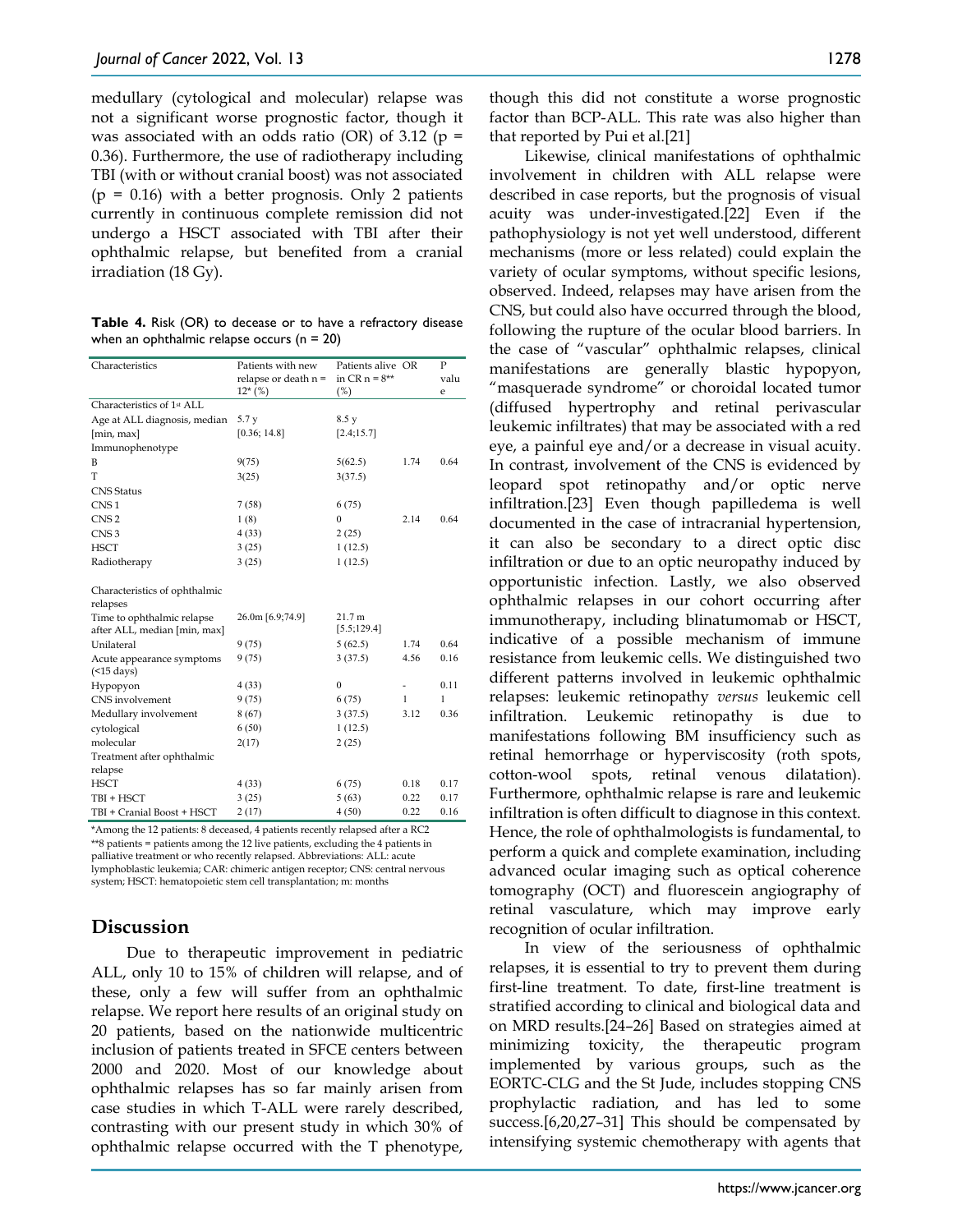exhibit good CNS penetration and intrathecal therapy. Indeed, prophylaxis of extramedullary leukemia relapses is an important part of first-line treatment. The efficacy of dexamethasone,[20,32] HD-MTX, IT, and Asparaginase for some groups, were demonstrated to prevent CNS relapse, including patients in the low/standard risk groups, and these treatments are part of ongoing European trials.[33–35] Relapse protocols are less well delineated than first-line treatment, and will probably be guided by whole genome sequencing of leukemia cells in future years, with the development of targeted therapies and immunotherapies. Regardless of the site of relapse, patients most often require systemic and intrathecal reinduction chemotherapy. Upon achieving CR2, patients should continue intensive chemotherapy. In addition, some children with poor prognostic factors such as early relapse or high MRD results at the disease evaluation points, may benefit from HSCT after achieving a new CR. The most effective practice is a myeloablative conditioning regimen with TBI, as demonstrated recently.[36,37]

In our study, the survival rate of patients is consistent with the overall post-relapse survival rate described in previous studies, including patients with combined medullary relapses.[38,39] The survivors displayed severe functional consequences, including extensive decreased visual acuity to blindness. Visual sequelae are mainly due to retinal, choroidal or optic nerve lesions that can evolve into serious optic atrophy, as well as to toxic therapy (radiation).

Our study proposes new insights into pediatric ALL ophthalmic relapses. Despite their rarity, ophthalmic involvement may be the only early manifestation of leukemic relapse. The diagnosis of any ophthalmic symptomatology concerning a child with a history of ALL should be considered as an ophthalmic relapse until proven otherwise. An urgent ophthalmic consultation (visual acuity, occulomotricity, pupillary defect, slit lamp) is necessary. All oculo-orbital structures should be fully checked by conducting a bilateral fundus examination after pupil dilation, an OCT capable of detecting early choroidal lesions, a B-ultrasonography and a visual field.[40] Lastly, an angiography (fluorescein or indocyanine green) should be performed to visualize the vascularisation. However, this latter examination is limited due to allergic risks, its invasive nature and the required participation of the child. The ophthalmic consultation must be followed immediately by brain imaging in order to check for retro-orbital damage, especially the contrast of the optic nerves. No corticosteroids (including topical) should be administered prior to diagnostic sampling, including CSF (with cytospin), BM evaluation and

anterior chamber paracentesis if needed. The diagnosis of BM relapse currently relies on cytological analysis (blast cells  $\geq 5\%$ ). However, we recommend that it should be considered as soon as the disease is detectable by flow cytometry and molecular biology (Ig TCR) if at least 1% of lymphoblasts are detected by cytological analysis, as recently proposed by the international consensus of the Pont-di-Legnio Consortium.[41] Once the diagnosis is confirmed, treatment is a priority. To our knowledge, formal trials have not been performed to evaluate the best treatment options for a rapid clearance of CSF blasts. However, we recommend to use systemic chemotherapies based on good drug penetration into the CNS: DXM (10 mg/m2/day) and HD-MTX associated with repeated triple intra-thecal (steroids, aracytine, MTX) every 4 days until reaching CSF remission. When a HSCT is necessary after obtaining CR, a 12 Gy TBI in conditioning regimen is advised. Due to the small number of patients included in this study, it was difficult to draw conclusions about the therapeutic interest of cranial boost and local treatment by ocular radiotherapy or enucleation. In our study, only one patient underwent enucleation, which did not prevent the progression of the disease. This therapy should thus not be considered as a routine, but may be utilized when the damage is localized in spite of aesthetic sequelae. Indeed, the sequelae would be added to adverse effects of HSCT and TBI, such as radiation retinopathy, cataract or glaucoma. Alternative options that could be envisaged to limit side effects would be protontherapy and contactotherapy. According to the literature, cranial boost does not seem to influence the risk of relapse in children[43], and concerns exist over potential severe adverse events.[44] In addition, our study included 3 patients who were treated with Blinatumomab. It would be interesting to complete our findings with further studies to evaluate the efficacy of immunotherapy in these cases of extramedullary relapse. Indeed, even if our 4 patients infused with CAR-T cells experienced a new relapse, Pillai et al reported the regression of a soft-tissue mass involving the eyelid and periorbital region without any therapeutic intervention, consistent with delayed but active tumor cell killing by CAR-T cells.[45]

In conclusion, the management of ophthalmic relapse should be multidisciplinary, with a central role given to ophthalmologists, supported by the use of ocular imaging such as OCT, in the detection of relapse. Future studies should define optimal management approaches for ophthalmic relapses.

## **Abbreviations**

ALL: acute lymphoblastic leukemia; BCP-ALL: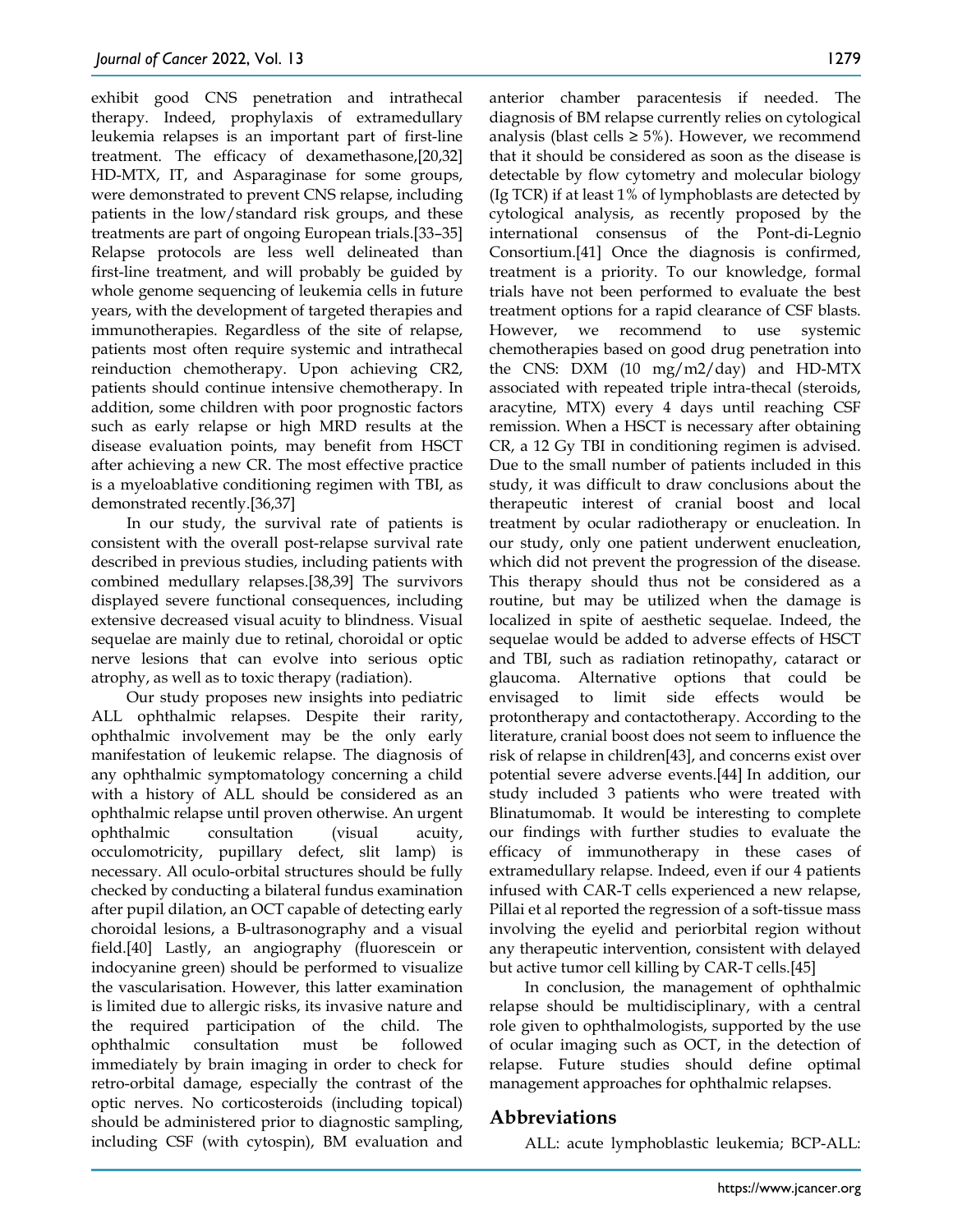B-cell precursor acute lymphoblastic leukemia; BM: bone marrow; CAR: chimeric antigen receptor; CNS: central nervous system; CSF: cerebrospinal fluid; CR: complete remission; CR1: 1st complete remission; CR2: 2nd complete remission; D: day; DFS: disease-free survival; HD-MTX: high dose methotrexate; HSCT: hematopoietic stem cell transplantation; IT: intrathecal; ITT: triple intrathecal therapy; MRD: minimal residual disease; MRI: magnetic resonance imaging; MTX: methotrexate; OR: odds ratios; M: months; OCT: optical coherence tomography; TBI: total body irradiation; Y: years.

## **Supplementary Material**

Supplementary file. https://www.jcancer.org/v13p1272s1.pdf

#### **Acknowledgements**

We gratefully thank Dr RAY-LUNVEN for her help, her expert advice, and encouragement for this project.

We also warmly thank Dr MANSHIP for her careful proofreading of our manuscript.

**Funding source**: The project was supported by "Enfants Cancers Santé" which financially supports the Société Française de lutte contre les Cancers de l'Enfant et de l'Adolescent.

#### **Author Contributions**

Dr Domenech and Dr Solenne Le Louët conceptualized and designed the study, conducted data analyses, drafted the initial manuscript, reviewed, and revised the manuscript.

Dr Rama carried out the data statistical analyses and reviewed and revised the manuscript.

Dr Icart, Dr Strullu, Pr Petit, Dr Freycon, Dr Blouin, Dr Serre, Dr Rama, Dr Reguerre, Dr Piguet, Dr Pasquet, Dr David, Dr Simon, Dr Poiree, Dr Carausu, Dr Rialland, Dr Abouchahla, Dr Saultier, Dr Ducassou, Dr Valduga provided study materials and patients, contributed to the analysis and interpretation of data and reviewed the manuscript.

Dr Icart, Pr Bertrand and Pr Baruchel critically reviewed and revised the manuscript for important intellectual content.

#### **Competing Interests**

The authors have declared that no competing interest exists.

#### **References**

- 1. Inaba H, Mullighan CG. Pediatric acute lymphoblastic leukemia. Haematologica. 2020; 105: 2524–39.
- Hunger SP, Lu X, Devidas M, et al. Improved survival for children and adolescents with acute lymphoblastic leukemia between 1990 and 2005: a report from the children's oncology group. J Clin Oncol. 2012; 30: 1663–9.
- 3. Pui C-H, Yang JJ, Hunger SP, et al. Childhood Acute Lymphoblastic Leukemia: Progress Through Collaboration. J Clin Oncol. 2015; 33: 2938–48.
- 4. Schrappe M, Bleckmann K, Zimmermann M, et al. Reduced-Intensity Delayed Intensification in Standard-Risk Pediatric Acute Lymphoblastic Leukemia Defined by Undetectable Minimal Residual Disease: Results of an International Randomized Trial (AIEOP-BFM ALL 2000). J Clin Oncol. 2018; 36: 244–53.
- 5. Maloney KW, Devidas M, Wang C, et al. Outcome in Children With Standard-Risk B-Cell Acute Lymphoblastic Leukemia: Results of Children's Oncology Group Trial AALL0331. J Clin Oncol. 2020; 38: 602–12.
- Jeha S, Pei D, Choi J, et al. Improved CNS Control of Childhood Acute Lymphoblastic Leukemia Without Cranial Irradiation: St Jude Total Therapy Study 16. J Clin Oncol. 2019; 37: 3377–91.
- 7. Gaynon PS. Childhood acute lymphoblastic leukaemia and relapse. Br J Haematol. 2005; 131: 579–87.
- 8. Bunin N, Rivera G, Goode F, Hustu HO. Ocular relapse in the anterior chamber in childhood acute lymphoblastic leukemia. J Clin Oncol. 1987; 5: 299–303.
- 9. Somervaille TCP, Hann IM, Harrison G, et al. Intraocular relapse of childhood acute lymphoblastic leukaemia. Br J Haematol. 2003; 121: 280–8.
- 10. Pflugrath AE, Brar VS. Bilateral optic nerve and retinal infiltration as an initial site of relapse in a child with T-cell acute lymphoblastic leukemia. Am J Ophthalmol Case Rep. 2020; 18: 100695.
- 11. Puvanachandra N, Goddard K, Lyons CJ. Dramatic visual recovery after prompt radiotherapy and chemotherapy for leukaemic infiltration of the optic nerve in a child. Eye (Lond). 2010; 24: 927–8.
- 12. Shah P, Yohendran J, Lowe D, McCluskey P. Devastating bilateral optic nerve leukaemic infiltration. Clin Experiment Ophthalmol. 2012; 40: e114-115.
- 13. Chocron IM, Morrison DG, Friedman DL, Desai NA, Donahue SP. Ophthalmic manifestations of relapsing acute childhood leukemia. J AAPOS. 2015; 19: 284– 6.
- 14. Kincaid MC, Green WR. Ocular and orbital involvement in leukemia. Surv Ophthalmol. 1983; 27: 211–32.
- 15. Lawson SE, Harrison G, Richards S, et al. The UK experience in treating relapsed childhood acute lymphoblastic leukaemia: a report on the medical research council UKALLR1 study. Br J Haematol. 2000; 108: 531–43.
- 16. Einsiedel HG, von Stackelberg A, Hartmann R, et al. Long-term outcome in children with relapsed ALL by risk-stratified salvage therapy: results of trial acute lymphoblastic leukemia-relapse study of the Berlin-Frankfurt-Münster Group 87. J Clin Oncol. 2005; 23: 7942–50.
- 17. Rizzari C, Valsecchi MG, Aricò M, et al. Outcome of very late relapse in children with acute lymphoblastic leukemia. Haematologica. 2004; 89: 427–34.
- 18. Lo Curto M, D'Angelo P, Lumia F, et al. Leukemic ophthalmopathy: a report of 21 pediatric cases. Med Pediatr Oncol. 1994; 23: 8–13.
- 19. Domenech C, Mercier M, Plouvier E, et al. First isolated extramedullary relapse in children with B-cell precursor acute lymphoblastic leukaemia: results of the Cooprall-97 study. Eur J Cancer. 2008; 44: 2461–9.
- 20. Domenech C, Suciu S, De Moerloose B, et al. Dexamethasone (6 mg/m2/day) and prednisolone (60 mg/m2/day) were equally effective as induction therapy for childhood acute lymphoblastic leukemia in the EORTC CLG 58951 randomized trial. Haematologica. 2014; 99: 1220–7.
- 21. Pui C-H, Mullighan CG, Evans WE, Relling MV. Pediatric acute lymphoblastic leukemia: where are we going and how do we get there? Blood. 2012; 120: 1165–74.
- 22. Hon C, Law RW, Shek TW, Au WY. CNS manifestations of malignancies: case 1. Conjunctival relapse of acute lymphoblastic leukemia heralding pituitary and CNS disease. J Clin Oncol. 2005; 23: 4225–6.
- 23. Robert MPA, Faure C, Reman O, Miocque S. Leopard spot retinopathy: an early clinical marker of leukaemia recurrence? Ann Hematol. 2008; 87: 927–9.
- 24. Borowitz MJ, Devidas M, Hunger SP, et al. Clinical significance of minimal residual disease in childhood acute lymphoblastic leukemia and its relationship to other prognostic factors: a Children's Oncology Group study. Blood. 2008; 111: 5477–85.
- 25. Cavé H, van der Werff ten Bosch J, Suciu S, et al. Clinical significance of minimal residual disease in childhood acute lymphoblastic leukemia. European Organization for Research and Treatment of Cancer--Childhood Leukemia Cooperative Group. N Engl J Med. 1998; 339: 591–8.
- 26. Zhou J, Goldwasser MA, Li A, et al. Quantitative analysis of minimal residual disease predicts relapse in children with B-lineage acute lymphoblastic leukemia in DFCI ALL Consortium Protocol 95-01. Blood. 2007; 110: 1607–11.
- 27. Toft N, Birgens H, Abrahamsson J, et al. Results of NOPHO ALL2008 treatment for patients aged 1-45 years with acute lymphoblastic leukemia. Leukemia. 2018; 32: 606–15.
- 28. Yeh T-C, Liang D-C, Hou J-Y, et al. Treatment of childhood acute lymphoblastic leukemia with delayed first intrathecal therapy and omission of prophylactic cranial irradiation: Results of the TPOG-ALL-2002 study. Cancer. 2018; 124: 4538–47.
- 29. Moghrabi A, Levy DE, Asselin B, et al. Results of the Dana-Farber Cancer Institute ALL Consortium Protocol 95-01 for children with acute lymphoblastic leukemia. Blood. 2007; 109: 896–904.
- 30. Tubergen DG, Gilchrist GS, O'Brien RT, et al. Improved outcome with delayed intensification for children with acute lymphoblastic leukemia and intermediate presenting features: a Childrens Cancer Group phase III trial. J Clin Oncol. 1993; 11: 527–37.